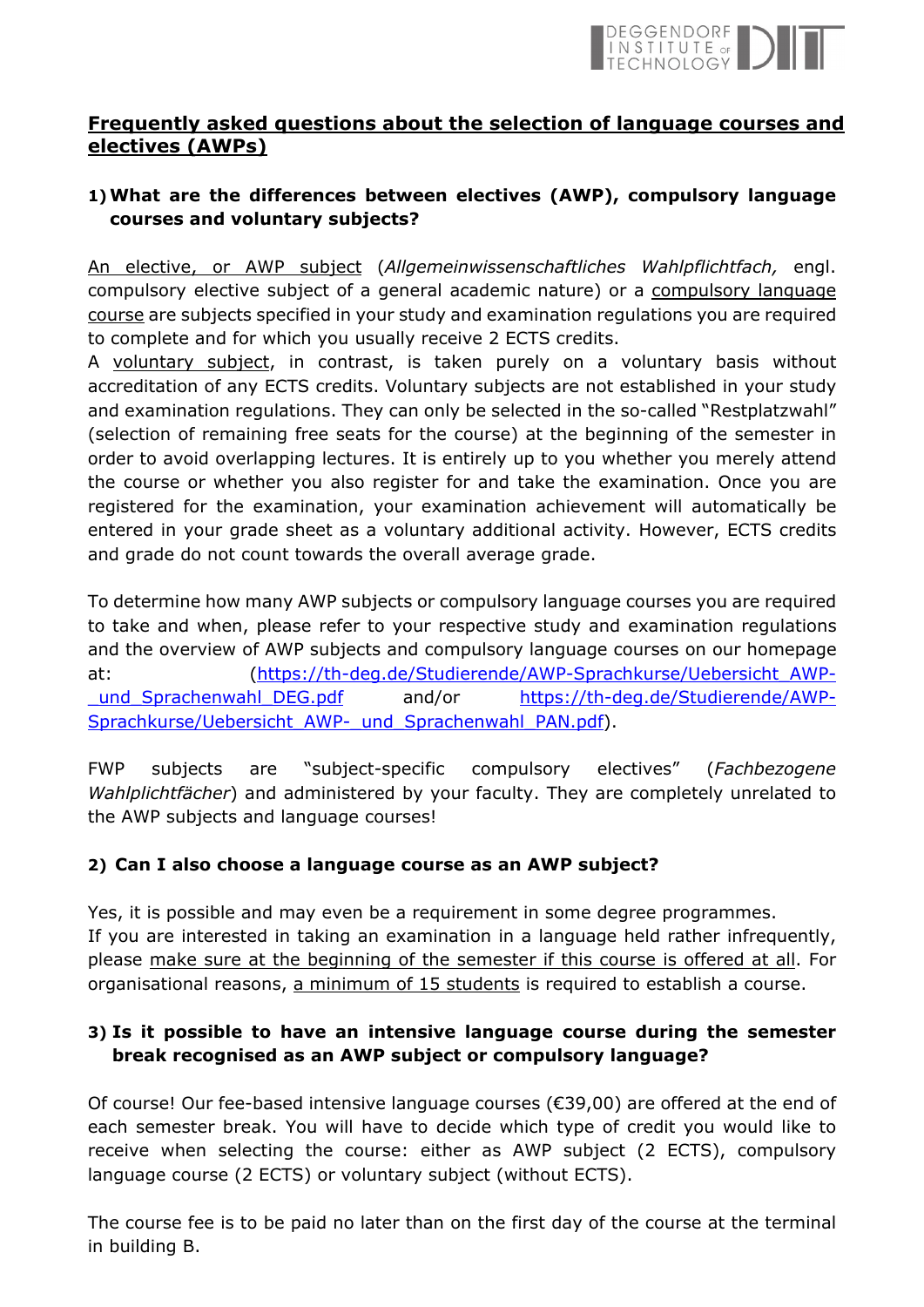

## **4) Can I select more than one AWP subject or compulsory language course for my next semester, even if I am only required to choose one AWP subject, for example?**

#### Please only select the subject required in your next semester!

If an AWP subject or a compulsory language course is scheduled for a particular semester, the faculty blocks the AWP and language time slots in the corresponding semester (DEG: Mon. + Wed.,  $4^{th}$  +  $5^{th}$  +  $6^{th}$  slot / ECRI: Tue.,  $4^{th}$  +  $5^{th}$  +  $6^{th}$  slot and Fri.,  $1^{st}$  +  $2^{nd}$  +  $3^{rd}$  slot) to ensure there are no lecture overlaps and you can make your choice without hindrance.

In case there are any remaining seats available, you'll be notified per e-mail at the beginning of the semester.

During the *Restplatzwahl* at the beginning of the semester, when your curriculum and lecture hours for the AWP subjects and languages have been announced, you'll once again have the opportunity to select your AWP subjects (2 ECTS), compulsory language courses (2 ECTS) or voluntary subjects (no ECTS).

#### **5) Is it possible to prepone or postpone an AWP subject or compulsory language course (e.g. because of a semester abroad)?**

If your lecture schedule allows it, you can also prepone or postpone subjects. Please select these subjects ONLY during the *Restplatzwahl* at the beginning of the semester to avoid lecture overlaps!

At this point, your lecture schedule and the lecture hours of the AWP subjects and language courses will already be known, and you will be able choose the subjects accordingly. If you are not scheduled to take an AWP subject or language course, there are no free time slots planned for this in your lecture schedule! It is important that you have completed all required AWP subjects and compulsory language courses by the end of your degree programme.

## **6) I attended a voluntary subject in a previous semester. Is it possible to have it now recognised as AWP subject/compulsory language course?**

No, a later recognition is unfortunately not possible.

You need to decide which type of credit you would like to receive for the subject the moment you register for the examination at the latest.

## **7) Can I take several subjects as AWP subjects/compulsory language courses and subsequently pick the subject with the best grade for my certificate?**

No, this is unfortunately not possible.

The grade of the subject you first chose as AWP subject/compulsory language course counts and cannot be changed later on. It is also not possible to subsequently "exchange" the AdA certificate (*Ausbildung der Ausbilder*; engl. train-the-trainer certificate) for an AWP subject if you have already completed your required AWP subject.